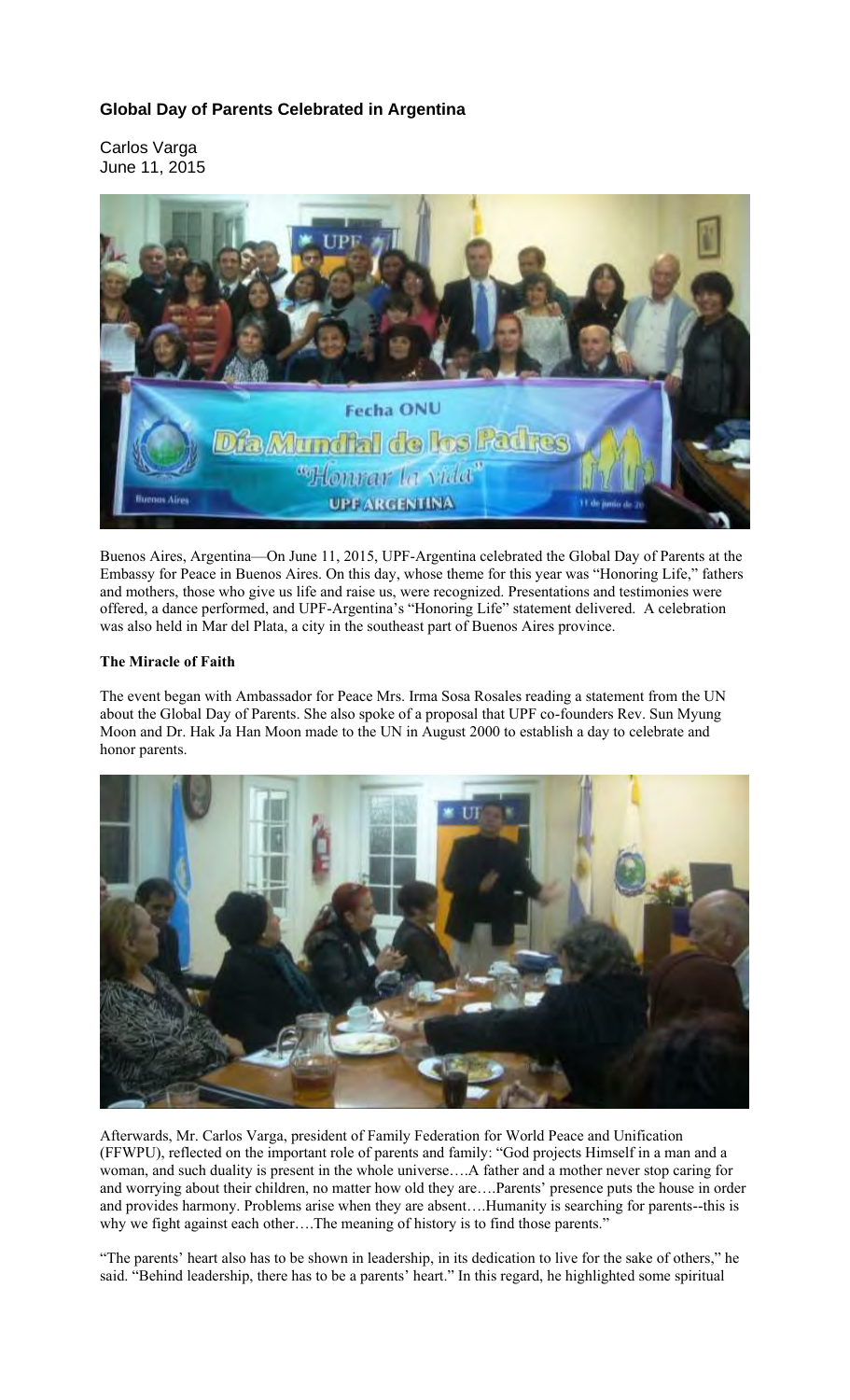leaders who had such a heart, such as Buddha and Jesus, and Rev. Moon, "who with his wife, taught with their life and their work for world peace."

Mr. Alejandro D'Alessandro, who became a father on May 18, after a long wait, told the story of the "miracle of faith" of Gina Francesca, whose pregnancy and birth of her child were surrounded by significant incidents. He shared his experience of praying to be blessed with the gift of being a father at St. Peter's Basilica in the Vatican, and seeing signs about his wife's pregnancy, as well as his meeting with Pope Francis. "It changed my life," he said.



#### **Honoring Life**

Mrs. María Teresa Narváez talked about her experience of being a mother and "how complicated [it can] be to educate our children about values nowadays." Since parents spend less time with their children, "they are constantly on the TV and on the Internet; [anything can 'enter the house' and affect them]." "[It is only the family] that can face problems [that] come from outside," she said. And in this context, she spoke about UPF's efforts to promote peace and family values.

Mr. José Gómez, a father of four children, highlighted the role of women and their gift of giving life. He also spoke of the difficulties that can arise between husband and wife. When couples start to have conflicts and separation occurs, "those who suffer the most are children," he said. He also talked about the importance of dialogue and giving compliments in marriage: "I believe children can follow this example." Mr. Rubén Montero, who also has four children, spoke about "embodying the parents' heart" at home and "in leadership positions."

The life testimony of Mrs. María Estrada and her husband Mr. Luis Acuña, who have one child of their own and who have raised four children who were abandoned, was moving. Some of their children were present at the event with their grandmother. Wearing traditional clothes, they closed by dancing the "Chacarera del rancho" and "La calesita."

After the testimonies were given, participants commented on the "backbone of the family:" parents and grandparents, and Rev. Moon's teaching of three generations living under one roof. At the end, Mr. Andrés Melgarejo, member of UPF-Argentina's Peace Council, read the "Honoring Life" statement (which follows this article).

## **Mar del Plata**

The Global Day of Parents was also celebrated in the tourist city of Mar del Plata in the southeast part of Buenos Aires province. The event was emceed by Ambassadors for Peace Mrs. Mirta Zangaro and Mr. Jorge Moisano, and was supported by Mrs. Elsa Correa and Mr. Ricardo Gómez. It was a family environment surrounded by relatives and representatives of different organizations.

Mr. Carlos Varga of FFWPU talked about family values, and Mr. Miguel Werner, secretary general of UPF-Argentina, spoke about UPF's principles and values for peace, as well as the initiatives developed by UPF in the country.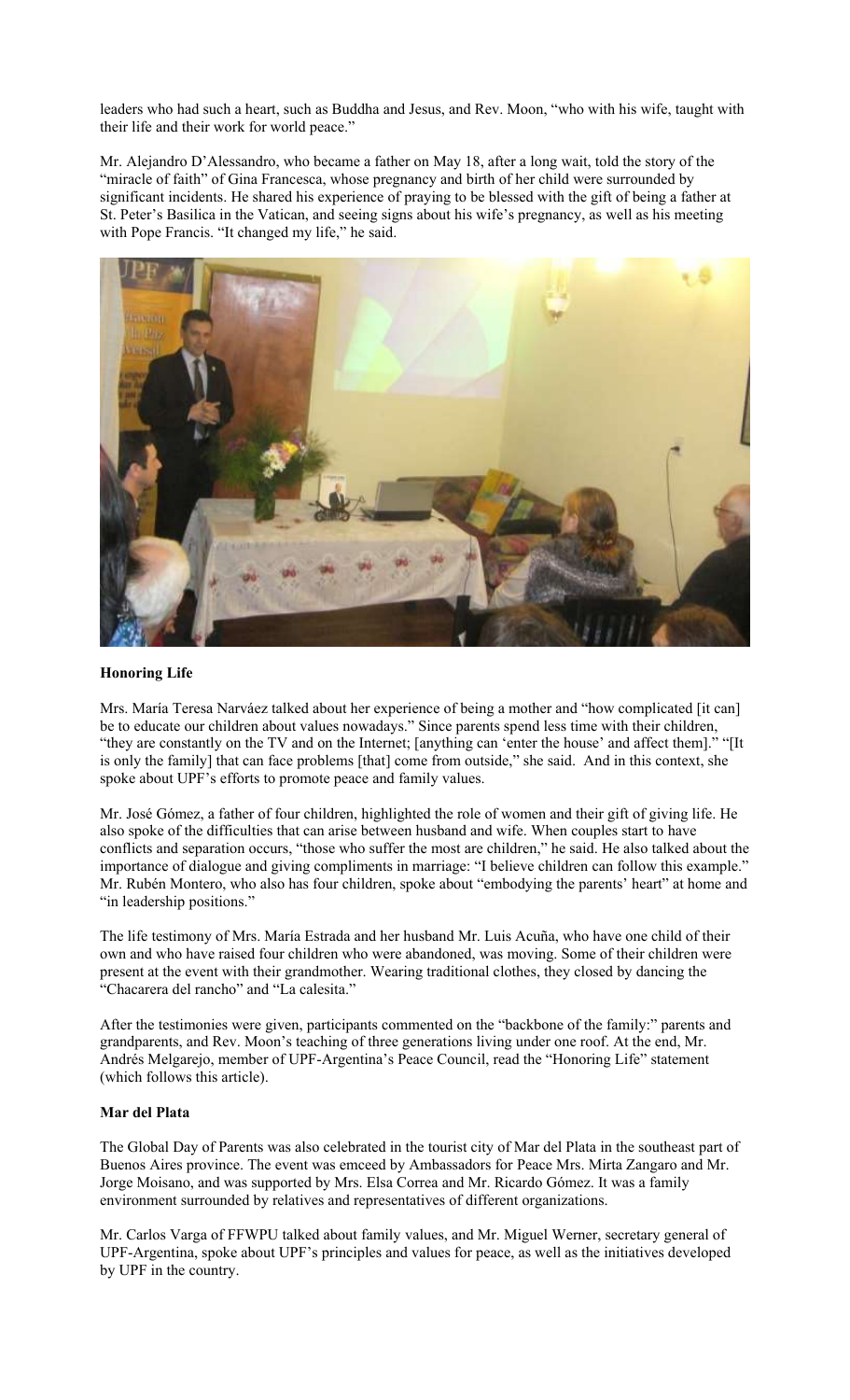The next day, UPF-Argentina discussed these topics in an interview with the host of the "Justicia para todos" radio program (Justice for Everyone). The program also addressed the consequences of living in a fast-paced, technologically-driven world, which is impacting communication within the family and how much time families spend together, as well as the current context of violence.

The "Honoring Life" statement was also delivered to the audience.

At the end of the program, the hosts gave gifts to the UPF representatives who were interviewed, and shared snacks.



#### **UPF-Argentina Statement: "Honoring Life" Global Day of Parents 2015**

We remember the Preamble to the United Nation's Charter on its 70th anniversary: "to save succeeding generations from the scourge of war;" "to reaffirm faith in fundamental human rights, in the dignity and worth of the human person, in the equal rights of men and women and of nations large and small;" "to establish conditions under which justice and respect for the obligations arising from treaties and other sources of international law can be maintained;" and "to promote social progress and better standards of life in larger freedom." In addition, the Universal Peace Federation (UPF)-Argentina values and celebrates the Global Day of Parents (resolution 66/292\*, adopted by the UN General Assembly on September 17, 2012), and, on this occasion, delivers the statement, "Honoring Life":

Life is a gift, and is the first, essential human right to ensure. Life is being threatened everywhere, not only in areas of conflict and war, but also within society, by old and new political, economic and social conditions, such as terrorism. Even if it is redundant: all rights and values come from the respect for life.

Honoring parents as the giver of life and values. Being a responsible father and mother requires sacrifice, daily commitment, time, and love. Therefore, we reaffirm the value of those who decide to give birth to children, the most precious resource of humanity. We also value those who assumed this role in challenging social realities.

A father and a mother are the backbone of the family. The understanding and communication with and mutual love between a father and mother are vital for raising a child and developing his/her talents, personality, and love; and for him/her to be honest and support the community. Children are the privileged ones in a home, which includes grandparents, keeper of traditions and source of experiences and wisdom.

Acknowledging and honoring the Creator, our common origin according to the most diverse spiritual traditions. Maker of the sacred value of life, maker of the essential universal relationship: Father/Mother/Son-Daughter, which makes us belong to a great universal family. This divine essence in each being and our common destiny can be celebrated on this Global Day of Parents.

UPF considers it essential to create a culture of peace and achieve sustainable social development, which requires our commitment and daily cooperation. Therefore, we urge governments, non-profit